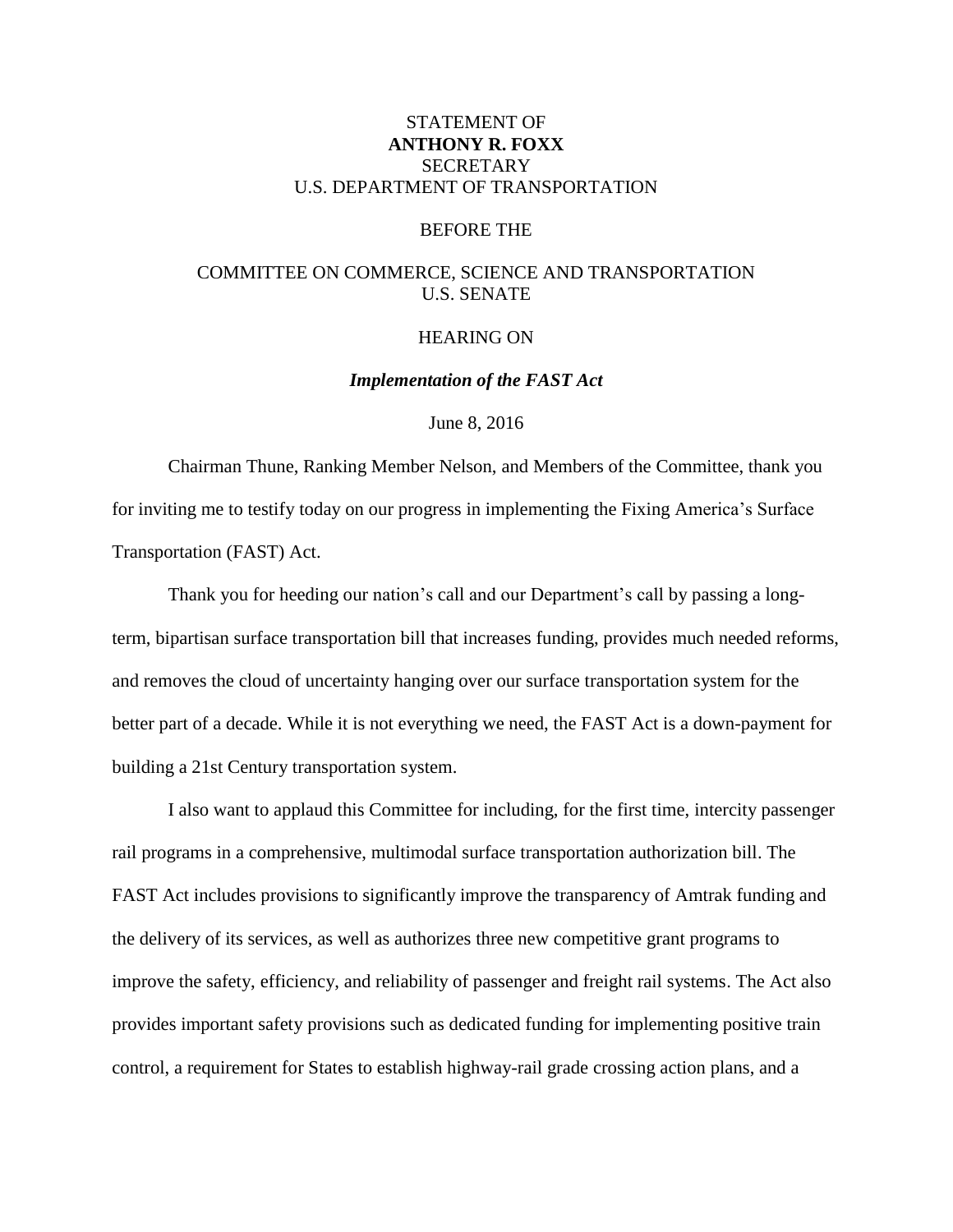mandate to provide recording devices on passenger trains. We are pleased to see the inclusion of a rail title and have been hard at work implementing provisions not only in this title, but also throughout the FAST Act.

The FAST Act calls for the Department to implement a significant number of programs, rulemakings, guidance, notices and other measures, and we have made every effort to do so in a timely, open, and transparent way.

Since passage of the Act, we have engaged stakeholders and the public through roundtables, panels, on-line forums, and meetings on targeted topics, including the Transportation Infrastructure Finance and Innovation Act (TIFIA) loan program, project delivery, accessibility, planning, freight, and bicycle/pedestrian infrastructure. We also acted quickly to issue over fifty guidance documents, hundreds of questions and answers, and over fifty fact sheets that provide critical information regarding implementation of FAST programs and provisions. We have made progress toward initiating several FAST-related rulemakings, and we are also continuing our efforts related to Moving Ahead for Progress in the 21st Century (MAP-21) Act rulemakings.

We are committed to distributing as much available funding as possible to States and other grantees to maximize the impact of FAST nationwide. For example, in January, the Federal Highway Administration (FHWA) apportioned approximately \$40 billion to States. At the same time, we have worked tirelessly to issue funding opportunities for new grant programs established under the FAST Act.

In March, we began competition for the Nationally Significant Freight and Highway Projects grants, which we refer to as FASTLANE (Fostering Advancements in Shipping and Transportation for the Long-term Achievement of National Efficiencies), which will fund high-

2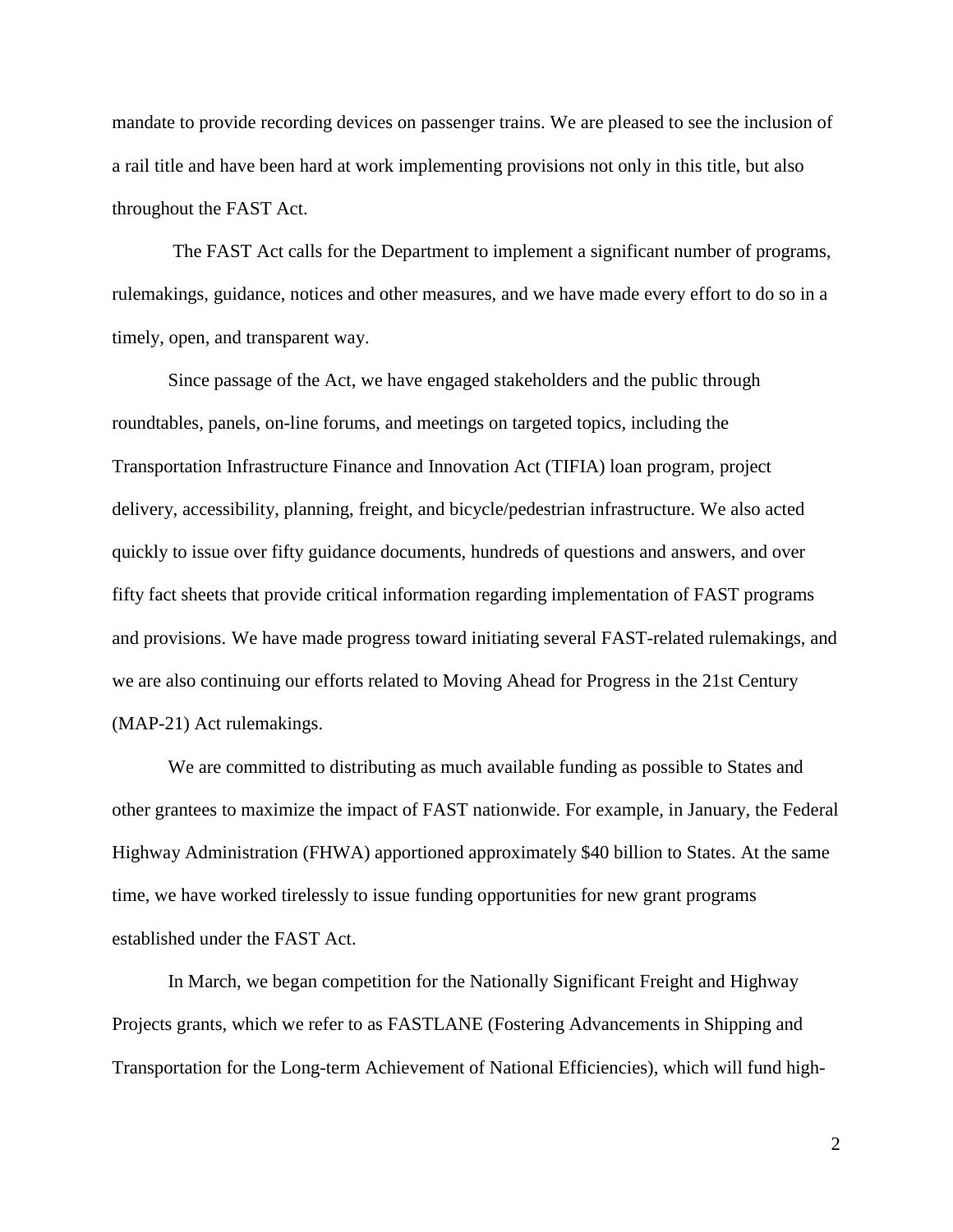impact projects that address key challenges affecting the movement of people and freight. This year's FASTLANE competition will provide \$759 million in grants.

We also announced the availability of \$377.5 million over the next five years for grants to support solution-oriented transportation research at colleges and universities under the University Transportation Center (UTC) Program. We plan to announce these awards early this fall. These are just a few examples of FAST Act funding opportunities we are dedicated to providing this year.

Mr. Chairman, when the FAST Act was enacted last December, we identified five key program areas on which to focus our efforts – safety, project delivery, freight, innovative finance, and research. Today, I will provide an update of the progress we have made in these areas and more.

## **[SAFETY](https://www.transportation.gov/fastact/safety-factsheet)**

As you know, safety has and continues to be our top priority. We have taken a number of steps to implement FAST Act provisions in this area as quickly as possible. In January, we solicited nominations for the Federal Motor Carrier Safety Administration's (FMCSA) Motor Carrier Safety Assistance Program working group to analyze the formula for the program, which provides critically needed support to State agencies engaged in commercial motor vehicle safety related activities. The first meeting of the working group was held in April. Per the FAST Act, we also commissioned the National Academies to conduct a correlation study of the Compliance, Safety, Accountability (CSA) program, which is underway now.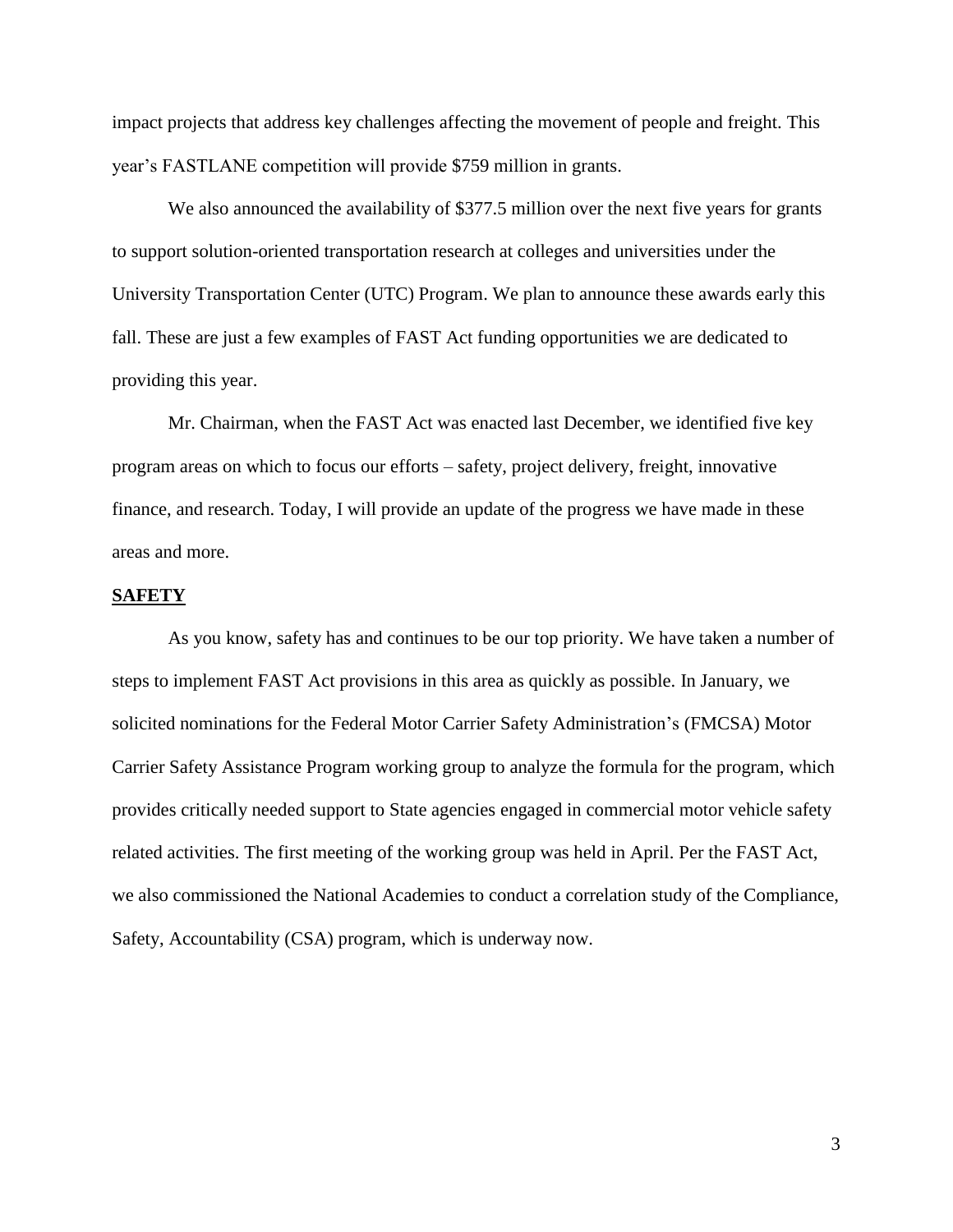In March, we issued a rule<sup>1</sup> that raises maximum fines against non-compliant auto manufacturers from \$35 million to \$105 million. In April, the National Highway Traffic Safety Administration (NHTSA) issued a report<sup>2</sup> on actions taken to increase public awareness of the dangers of drug-impaired driving. In May, we issued a rule<sup>3</sup> to implement and provide funding under State highway safety grant programs, including the newly authorized 24-7 Sobriety Program Grants and the Non-Motorized Safety Grants.

In the upcoming months NHTSA will also be seeking public comment, as required, on a new authority to prohibit rental car companies from knowingly renting vehicles that are subject to safety recalls. This provision gives NHTSA an important tool to protect the safety of U.S. motorists, as rental agencies operate some of the largest fleets in the country. In the fall, we will administer a pilot program with State DMVs to require notification to owners about open safety recalls at the time of vehicle registration.

## **PROJECT DELIVERY**

 $\overline{a}$ 

The Department has been a leader in reducing the bureaucratic red tape that can stall and delay critical transportation projects from moving forward. The FAST Act adopted a number of Administration proposals to further speed the review and permitting processes while still protecting environmental and historic treasures. Building on prior work carried out with our Federal and State partners to improve the environmental review process, we have implemented several project delivery FAST provisions to date.

<sup>1</sup> Notice of Increase in Civil Penalty for Violations of National Traffic and Motor Vehicle Safety Act, 81 Fed. Reg. 15413 (March 22, 2016)

<sup>&</sup>lt;sup>2</sup> Report to Congress entitled "Increasing Public Awareness of the Dangers of Drug-Impaired Driving"

<sup>3</sup> Uniform Procedures for State Highway Safety Grant Programs, 81 Fed. Reg. 32554 (May 23, 2016) (amending 23 C.F.R. Part 1300)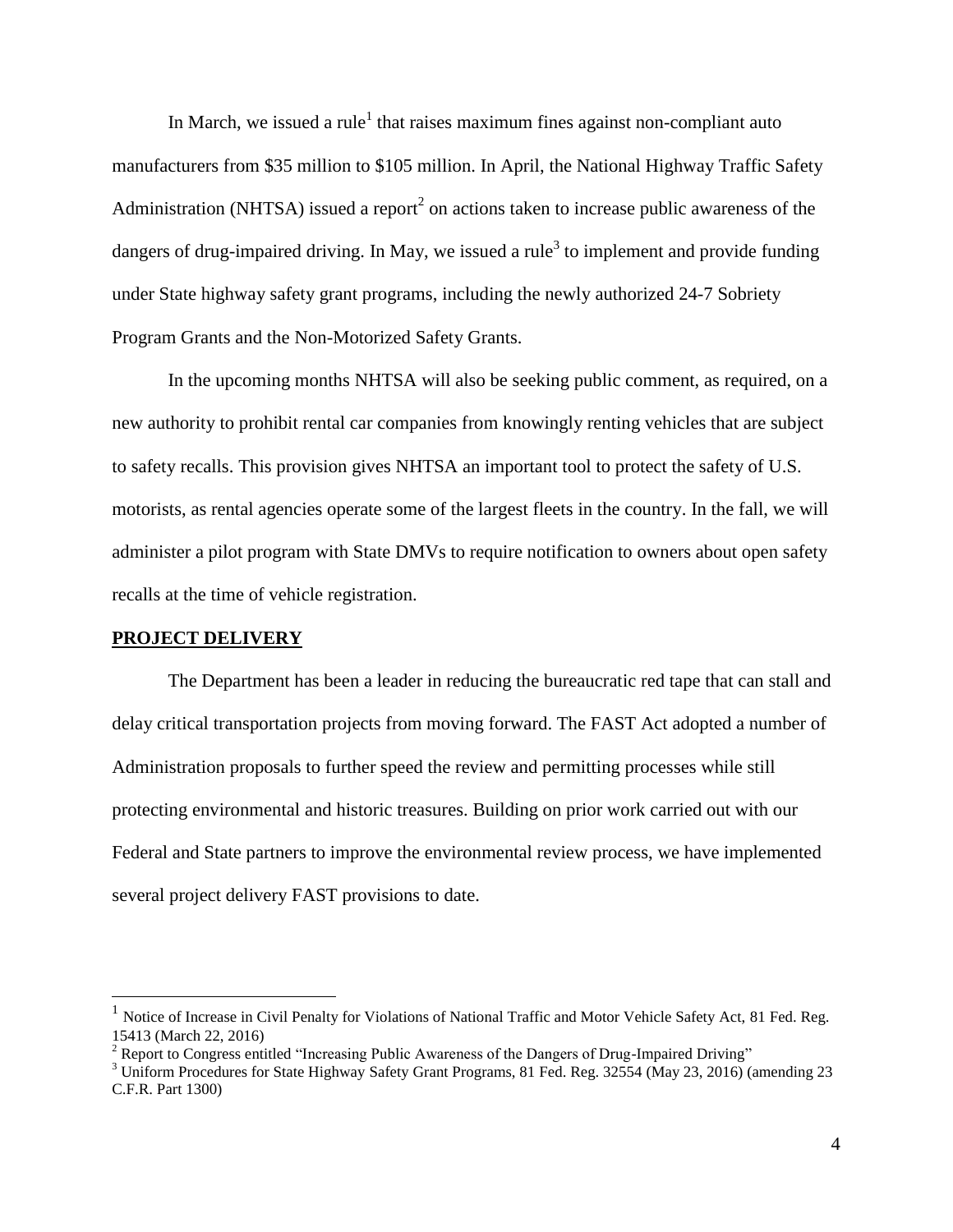For example, we published an environmental checklist to help project sponsors identify potential project approval requirements; issued a memo on improving habitats for pollinators; and coordinated with other Federal agencies on aligning Federal reviews of potential historic sites.

This week, we will be soliciting public comment on the potential application of the FHWA and Federal Transit Administration (FTA) procedures for implementing the National Environmental Policy Act (NEPA) to railroad projects. Last week, we issued a notice providing the public an opportunity to review the Federal Railroad Administration's (FRA) survey of categorical exclusions used in railroad transportation projects and new categories of activities that may be appropriate for future categorical exclusions.

We also have a number of guidance and rulemaking documents underway to implement provisions that eliminate duplication of environmental reviews, align Federal environmental reviews across the Department, and improve State and Federal agency engagement in environmental reviews.

#### **FREIGHT**

The FAST Act freight programs and related provisions provide an important opportunity to begin to address the many challenges outlined in our "Beyond Traffic" study, including inefficiencies in our nation's freight system and the need for a stronger multimodal transportation system. As the study indicates, more than 10 million trucks moved more than 10 billion tons of freight across America's highways in 2014. It is estimated that by 2040 freight volume will grow to 29 billion tons—an increase of 45 percent. The freight formula program and freight and highway discretionary program in the Act will, for the first time, provide a dedicated source of Federal funding for freight projects, including multimodal projects.

5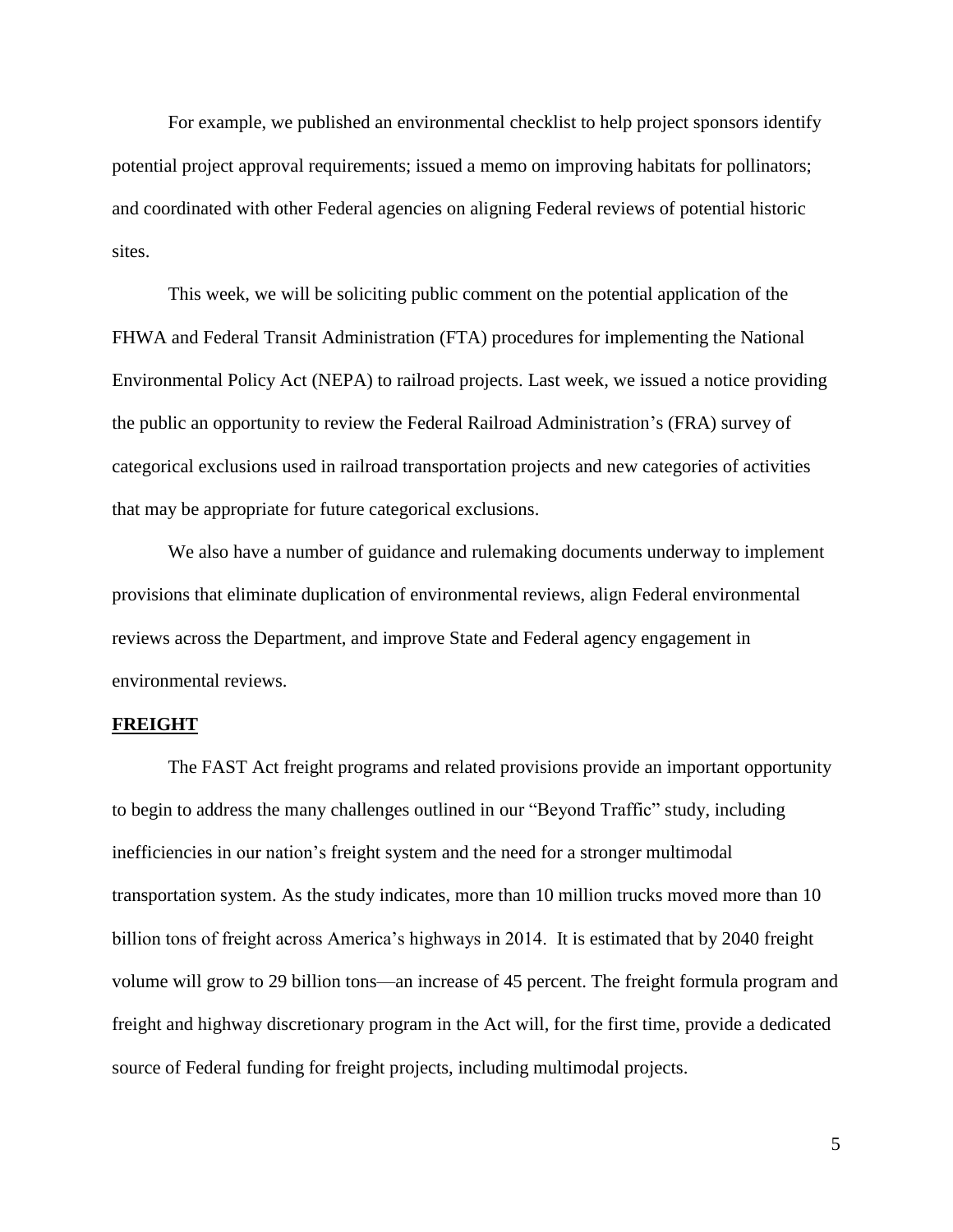In February, FHWA issued implementing guidance for the National Highway Freight Program, which provides much needed formula funds to States to improve efficient movement of freight on the National Highway Freight Network. As I mentioned earlier, we also began the competition for FASTLANE grants. We have received 212 applications totaling nearly \$9.8 billion for grants under this new program. This huge wave of interest in the first year of this program – with States and localities requesting over 13 times more funding than available – underscores the continuing need for infrastructure investment across the nation.

This week we established an interim National Multimodal Freight Network and in the coming months we plan to issue several additional essential planning tools that will help inform multimodal freight transportation planning across the country, including State Freight Plan guidance and a final National Freight Strategic Plan.

## **[INNOVATIVE FINANCE BUREAU](https://www.transportation.gov/fastact/innovative-financing-factsheet)**

Building on the Administration's successful Build America Investment Initiative, the FAST Act establishes a "National Surface Transportation and Innovative Finance Bureau" to align, coordinate, and consolidate aspects of the Department's existing surface transportation innovative finance programs. This new office will serve as a single point of contact and coordination for States, municipalities, and project sponsors looking to use Federal transportation expertise, apply for Federal transportation credit programs (including TIFIA and the Railroad Rehabilitation and Improvement Financing (RRIF)), and explore ways to access private capital in public-private partnerships. We are working diligently to develop a clear and comprehensive plan to stand up this new office soon. We have, and will continue, to provide you with updates on our progress.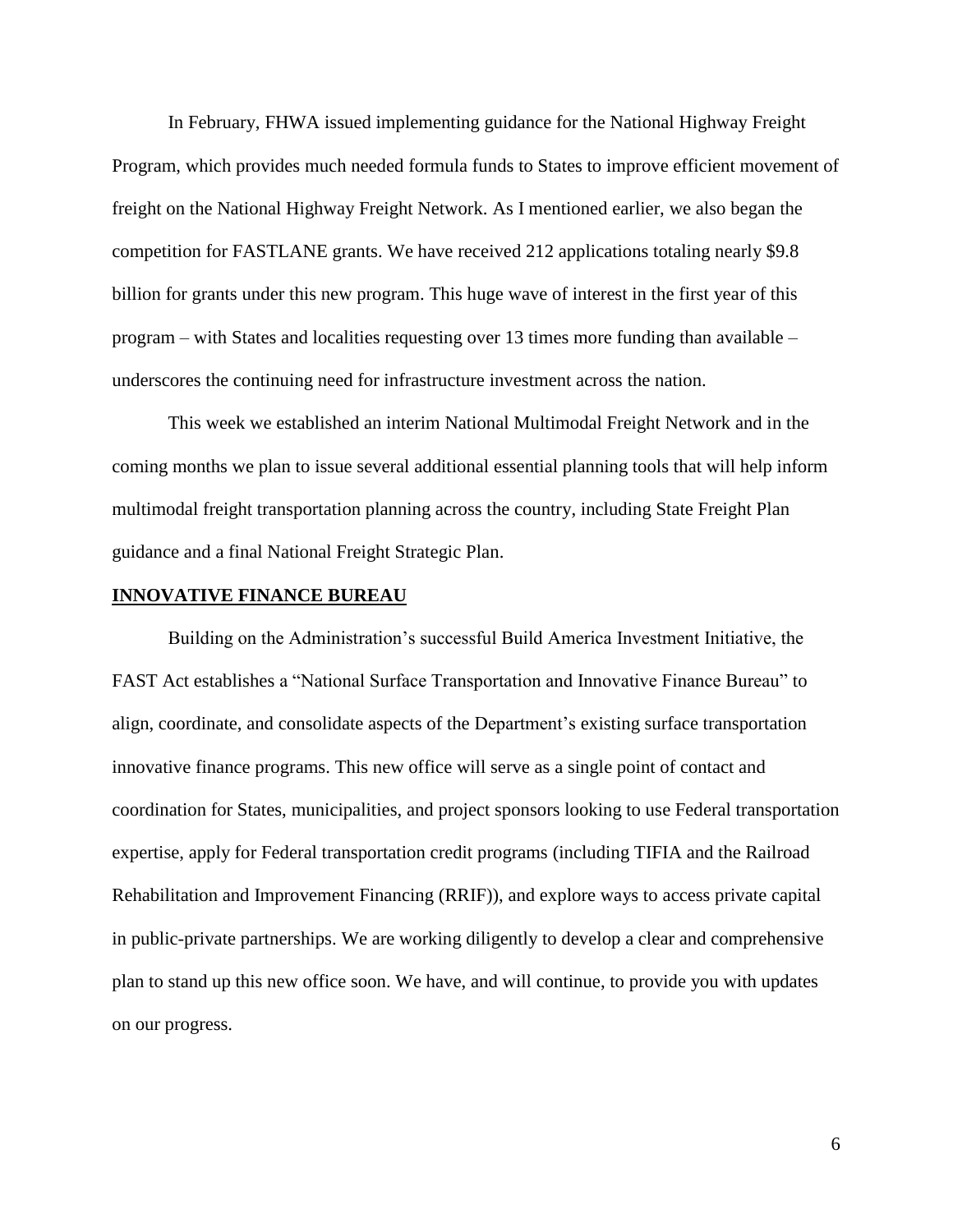In March, we announced the availability of \$1.435 billion in capital over five years for the TIFIA program. In the next few months we plan to issue updated guidance for the RRIF program that incorporates changes provided under the FAST Act, including revised application processing procedures and an application dashboard.

## **[RESEARCH](https://www.transportation.gov/fastact/innovative-financing-factsheet) AND INNOVATION DEPLOYMENT**

At the Department we continue to transform government for the 21st Century by conducting transportation research, harnessing innovation, and embracing technology that will improve people's lives. Many of the FAST Act research program funding and provisions provide opportunities for us to carry out this vision.

As I mentioned earlier, in March we began the competition for UTC grants which allows students and faculty to work together toward innovative solutions to the challenges that face our transportation system, such as those outlined in our "Beyond Traffic" study. We have received 212 applications for the 35 grants available and are reviewing those applications now.

We also began competition for \$60 million in grants for the Advanced Transportation and Congestion Management Technologies Deployment Program, to fund cutting-edge transportation improvement technologies that will improve safety, efficiency, system performance, and infrastructure return on investment. These awards may be used for projects that use real-time traveler information, traffic data collection and dissemination, vehicle-to-infrastructure communication and an array of other dynamic systems and intelligent transportation system technologies.

Within the Department we are working quickly to develop annual modal research plans, per the FAST Act, to provide a comprehensive research outlook for the upcoming year. We are

7